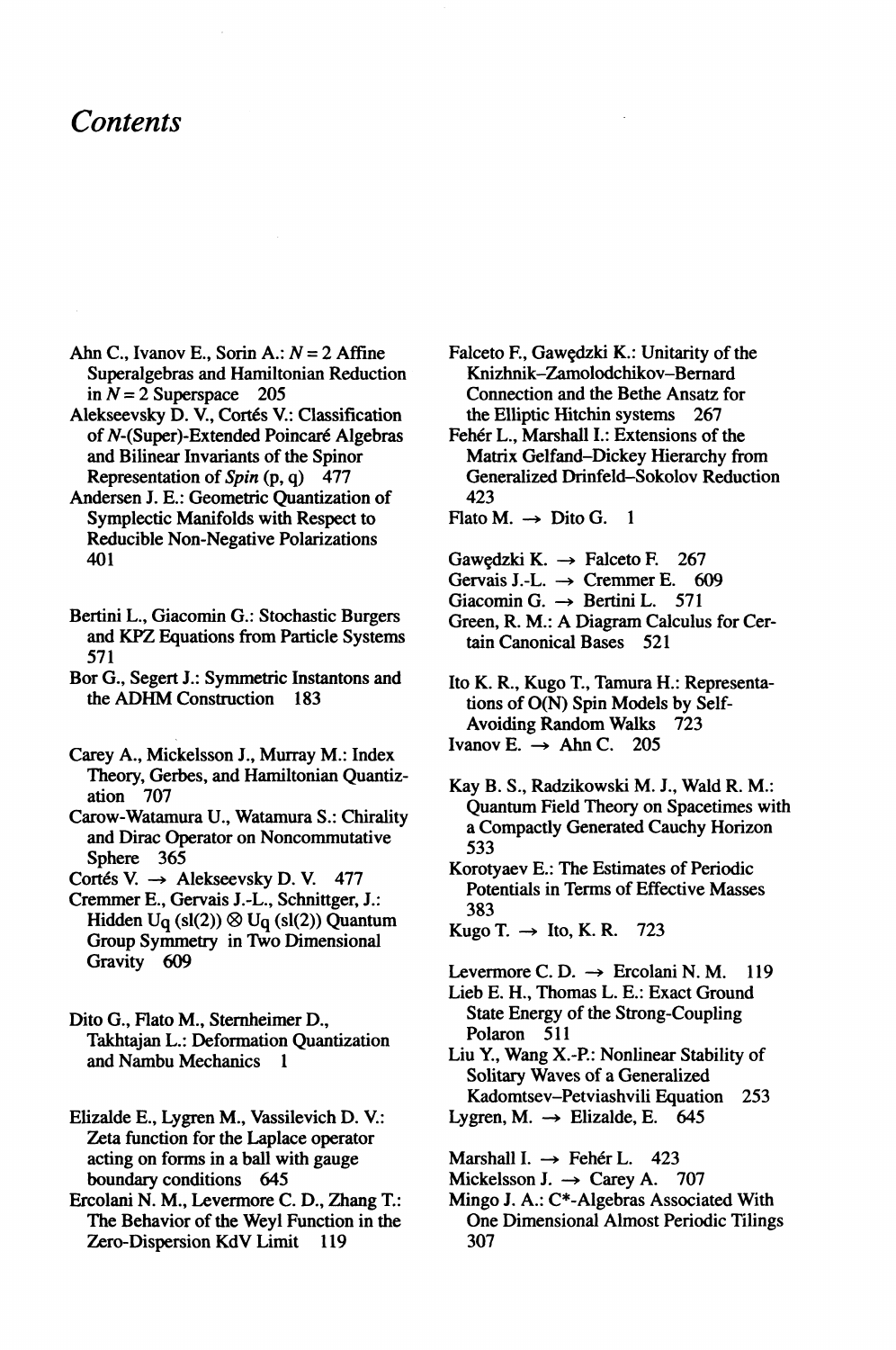- **Molchanov S., Vainberg B.: On Spectral Asymptotics for Domains with Fractal Boundaries 85 Muraki N.: Noncommutative Brownian Motion in Monotone Fock Space 557**
- Murray M.  $\rightarrow$  Carey A. 707
- **Naddaf A., Spencer T.: On Homogenization and Scaling Limit of Some Gradient Perturbations of a Massless Free Field 55**
- **Pulvirenti A., Wennberg B.: A Maxwellian Lower Bound for Solutions to the Boltzmann Equation 145**
- Radzikowski M. J.  $\rightarrow$  Kay, B. S. 533

**Rozansky L.: Higher Order Terms in the Melvin-Morton Expansion of the Colored Jones Polynomial 291**

**Rozansky L.: The Trivial Connection Contribution to Witten's Invariant and Finite Type Invariants of Rational Homology Spheres 23**

Schnittger J.  $\rightarrow$  Cremmer E. 609

- **Schwarz A., Zaboronsky O.: Supersymmetry and Localization 463**
- Segert J.  $\rightarrow$  Bor G. 183
- **Sengupta A.: Yang-Mills on Surfaces with Boundary: Quantum Theory and Symplectic Limit 661**

Spencer T.  $\rightarrow$  Naddaf A. 55 Sorin A.  $\rightarrow$  Ahn C. 205 **Sternheimer D.**  $\rightarrow$  **Dito G.** 1 **Suzuki M.: Quantum Analysis - Non-Commutative Differential and Integral Calculi 339**

Takhtajan L.  $\rightarrow$  Dito G. 1 **Takebe T: A System of Difference Equations With Elliptic Coefficients and Bethe Vectors 161** Tamura H.  $\rightarrow$  Ito K. R. 723 Thomas L. E.  $\rightarrow$  Lieb E. H. 511

**Vainberg B. -» Molchanov S. 85** Vassilevich D. V.  $\rightarrow$  Elizalde E. 645

**Wald R. M. - Kay B. S. 533 WangX.-P. - LiuY. 253 Watamura S. \* Carow-Watamura U. Wennberg B. •» Pulvirenti A. 145 365**

Zaboronsky O.  $\rightarrow$  Schwarz A. 463 Zhang T.  $\rightarrow$  Ercolani N. M. 119

**Indexed in** *Current Contents* **Abstracted/Indexed in** *MATH Database, Zentralblatt fur Mathematik* **Evaluated and abstracted for PHYS on STN**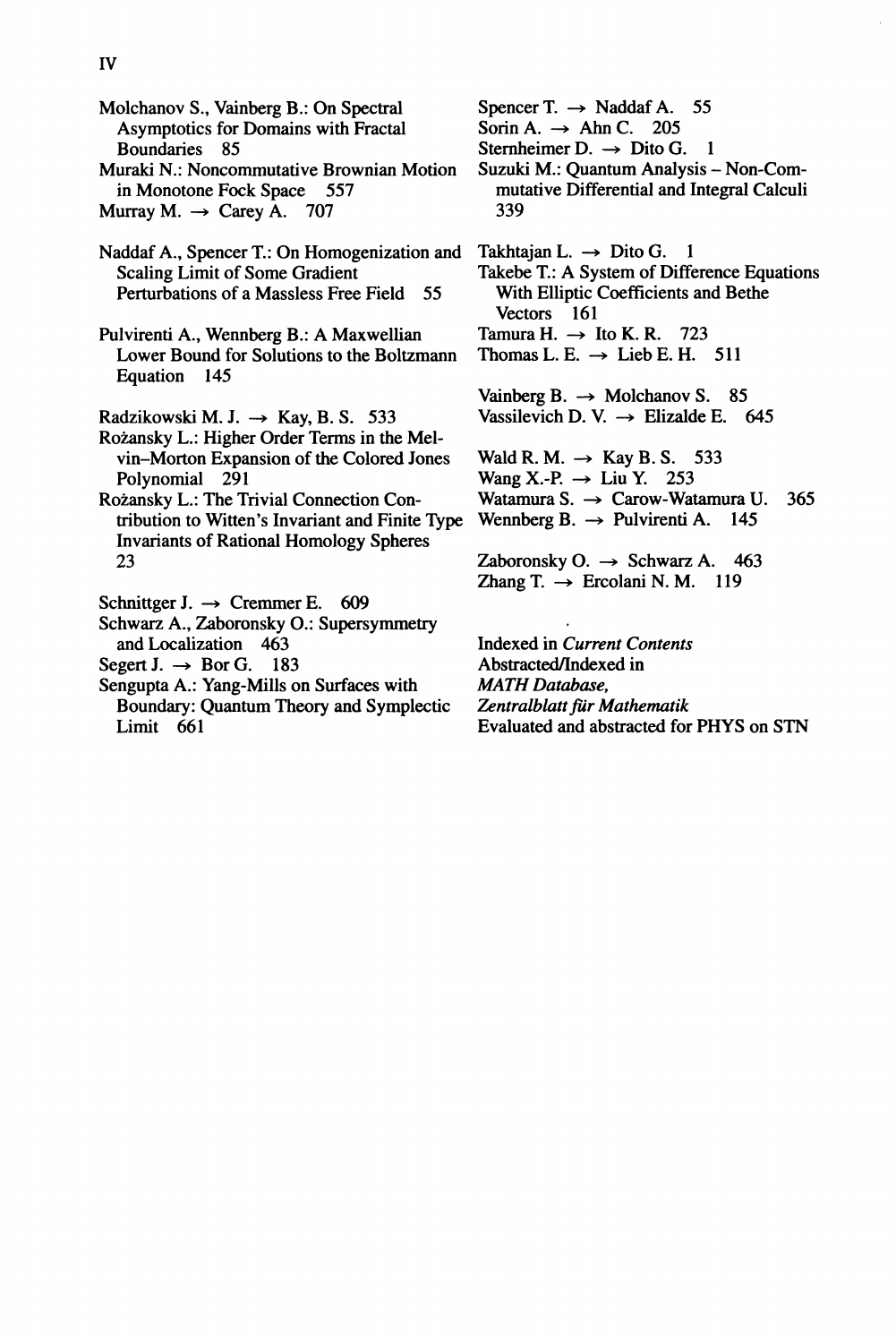**Authors should mark manuscripts according to the " Instructions for Authors". They should be aware that manuscripts which are not properly marked require additional time for publication. Manuscripts should be sent to:**

 $\hat{\boldsymbol{r}}$ 

| Prof. H. Araki, Department of Mathematics, Faculty<br>of Science and Technology, Science University of<br>Tokyo, 2641 Yamazaki, Noda-City 278, Japan<br>Fax: +81 471 23-9762                      | <b>Mathematical methods with direct</b><br>relevance to physics |
|---------------------------------------------------------------------------------------------------------------------------------------------------------------------------------------------------|-----------------------------------------------------------------|
| Prof. D. Brydges, Department of Mathematics, Univer-<br>sity of Virginia, Charlottesville, VA 22903, USA<br>Fax: +1 804 982-3084                                                                  | Statistical physics, quantum field<br>theory                    |
| Prof. A. Connes, I.H.E.S., F-91440 Bures-sur-Yvette,<br>France                                                                                                                                    | Quantum physics and differential<br>geometry                    |
| Prof. R. Dijkgraaf, Department of Mathematics, Uni-<br>versity of Amsterdam, Plantage Muidergracht 24,<br><b>NL-1018 TV Amsterdam, The Netherlands</b><br>E-mail: rhd@fwi.uva.nl                  | String theory, conformal field<br>theory and related topics     |
| ETH-<br><b>Prof. G. Felder, Mathematics</b><br>Department,<br>Zürich, CH-8092 Zürich, Switzerland<br>E-mail: felder@math.ethz.ch                                                                  | Quantum field theory                                            |
| Prof. M.E. Fisher, Institute for Physical Science and<br>Technology, University of Maryland, College Park,<br>MD 20742, USA, Fax: +1 301 314-9404                                                 | <b>Statistical physics</b>                                      |
| Prof. A. Jaffe, Lyman Laboratory of Physics, Harvard<br>University, Cambridge, MA 02138, USA<br>E-mail: jaffe@physics.harvard.edu<br>jaffe@math.harvard.edu                                       | <b>Chief Editor</b>                                             |
| Prof. A. Kupiainen, Department of Mathematics,<br>Helsinki University, P.O. Box 4, Hallituskatu 15,<br>SF-00014 Helsinki, Finland<br>E-mail: ajkupiai@cc.helsinki.fi<br>kupiaine@math.rutgers.edu | Disordered systems, non-linear<br>PDE's of mathematical physics |
| Prof. J.L. Lebowitz, Department of Mathematics,<br>Rutgers University, New Brunswick, NJ 08903, USA<br>E-mail: lebowitz@math.rutgers.edu                                                          | Nonequilibrium statistical<br>mechanics                         |
| Prof. T. Miwa, Research Institute for Mathematical<br>Sciences, Kyoto University, Kyoto 606, Japan<br>E-mail: miwa@kurims.kyoto-u.ac.jp                                                           | Integrable systems and related<br>topics                        |
| Prof. H. Nicolai, II. Institut für Theoretische Physik,<br>Universität Hamburg, Luruper Chaussee 149, D-<br>22761 Hamburg, Germany (address until 1 March<br>1997), E-mail: nicolai@x4u2.desy.de  | Relativity, quantum gravity and<br>related topics               |
| Albert-Einstein-Institut, Max-Planck-Institut für Gra-<br>vitationsphysik, Schalaatweg 1, D-14473 Potsdam,<br>Germany (address after 1 March 1997)                                                |                                                                 |
| Prof. P. Sarnak, Department of Mathematics, Fine<br>Hall, Princeton University, Princeton, N 08544-1000,<br>USA, E-mail: sarnak@math.princeton.edu                                                | Quantum chaos                                                   |
| Prof. B. Simon,<br><b>Department</b><br>of<br><b>Mathematics,</b><br>California Institute of Technology, Pasadena, CA<br>91125, USA, E-mail: bsimon@caltech.edu                                   | Schrödinger operators and atomic<br>physics                     |
| Prof. Ya. G. Sinai, Department of Mathematics,<br>Fine Hall, Princeton University,<br>Princeton, NJ<br>08544-1000, USA, E-mail: sinai@math.princeton.edu                                          | <b>Statistical physics and dynamical</b><br>systems             |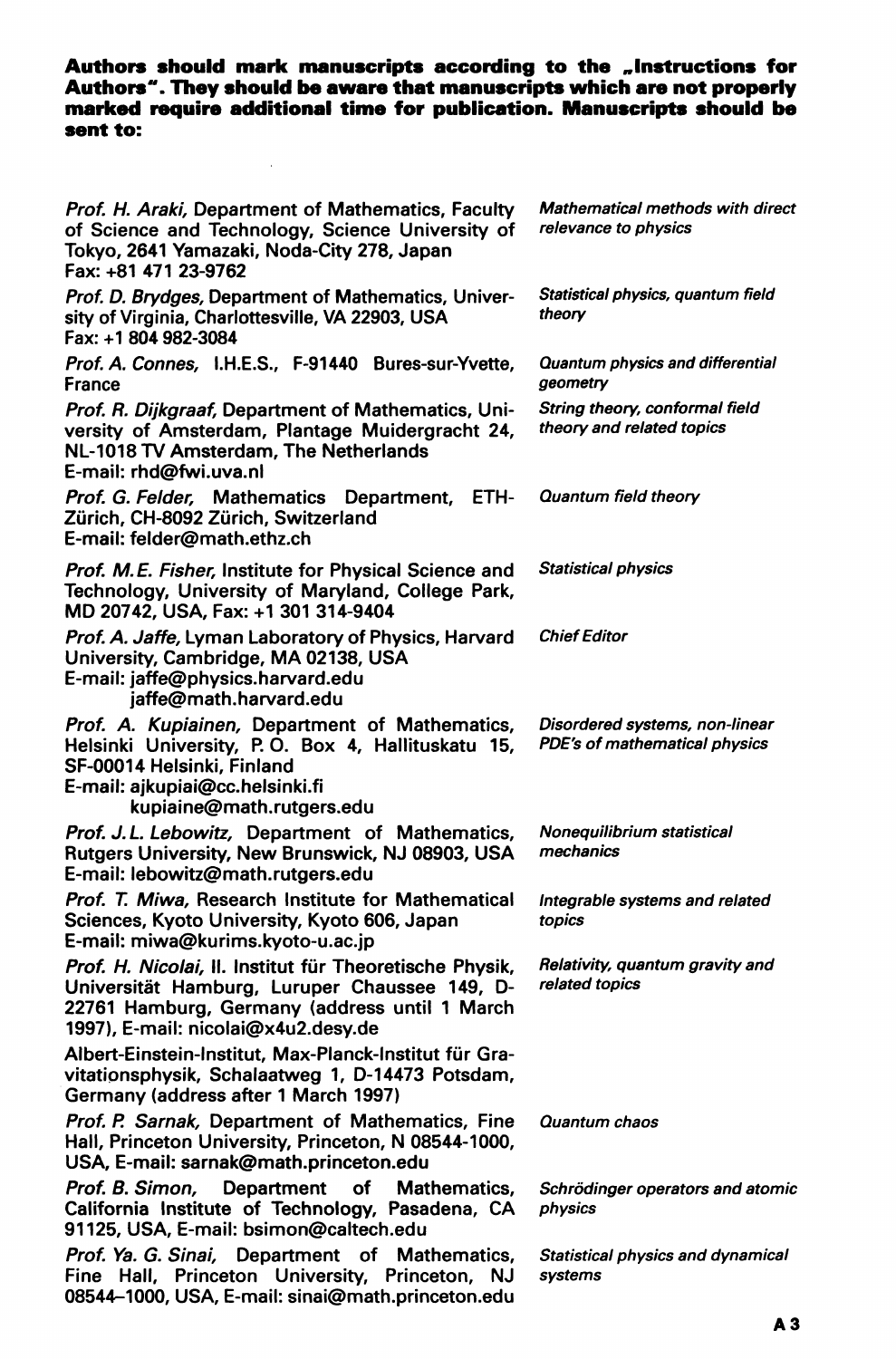

We can use your TFX files directly for phototypesetting if you have used our macros. Makropackages are available for the following journals:

- *LJour1* IAT<sub>E</sub>X styles for Acta Informatica, Applicable Algebra in Engineering, Communication and Computing, Archive for Mathematical Logic, Astronomy & Astrophysics Reviews, Calculus of Variations, Communications in Mathematical Physics, Continuum Mechanics and Thermodynamics, Economic Theory, Inventiones mathematicae, Journal of Evolutionary Economics, Journal of Mathematical Biology, Manuscripta mathematica, Mathematische Annalen, Mathematische Semesterberichte, Mathematische Zeitschrift, Numerische Mathematik, Probability Theory and Related Fields, Statistical papers, Theoretica Chimica Acta
- *PJourlg* global plain TgX packages for all journals mentioned above; *PJour 1* may also still be used. All packages are available via mailserver, FTP server or on DOS diskettes.

#### **Mailserver : ?**

Send an e-mail message to svserv@vax.ntp.springer.de which must contain one (several) of the following commands:

*LJour1* get /tex/latex/ljour1.zip

*PJourlg* get /tex/plain/pjourlg.zip

In order to be transmitted ungarbled via the net, the files are pkzipped and uunencoded. The line get /tex/help-tex.txt in your e-mail to svserv will send you a file explaining how to unpack the files you receive. Please do not send regular e-mail to this address.

## **FTP server ..;**

The internet address is 192.129.24.12 (trick.ntp.springer.de) The username is FTP or ANONYMOUS and the files are in the directory /pub/tex

## **Diskettes ^**

To get the macro files and the AMS fonts (when needed) on  $3.5$ " DOS diskettes please write to: ;\*

Springer-Verlag, Journal Production, Tiergartenstr. 17 D-69121 Heidelberg, Germany e-mail: springer@vax.ntp.springer.de FAX number: x 49 6221 487625

Please indicate clearly which macro package you need and the journal for which your paper is intended

Use our IAhX and plain-TEX macro to prepare your article for this and for other Springer journal

 $\mathcal{L}$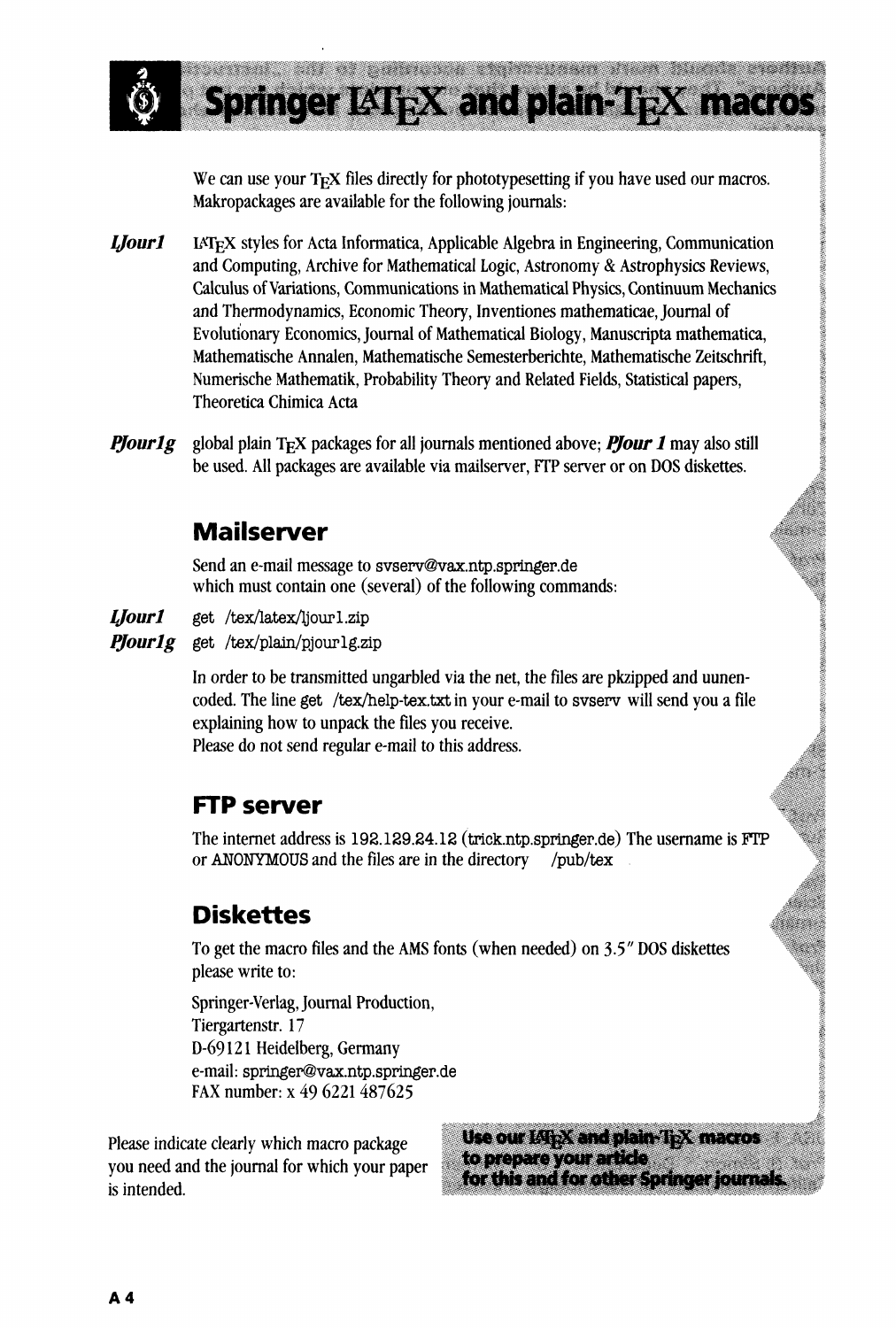#### **Communications in Mathematical Physics**

**Copyright.** Submission of a manuscript implies: that the work described has not been published before (except in the form of an abstract or as part of a published lecture, review, or thesis); that it is not under consideration for publication elsewhere; that its publication has been approved by all coauthors, if any, as well as by the responsible authorities at the institute where the work has been carried out; that, if and when the manuscript is accepted for publication, the authors agree to automatic transfer of the copyright to the publisher; and that the manuscript will not be published elsewhere in any language without the consent of the copyright holders.

All articles published in this journal are protected by copyright, which covers the exclusive rights to reproduce and distribute the article (e.g., as offprints), all translation rights as well as the right to publish the article in any electronic form. No material published in this journal may be reproduced photographically or stored on microfilm, in electronic data bases, video disks, etc., without first obtaining written permission from the publisher.

The use of general descriptive names, trade names, trademarks, etc., in this publication, even if not specifically identified, does not imply that these names are not protected by the relevant laws and regulations.

While the advice and information in this journal is believed to be true and accurate at the date of its goint to press, neither the authors, the editors, nor the publisher can accept any legal responsibility for any errors or omissions that may be made. The publisher makes no warranty, express or implied, with respect to the material contained herein.

Special regulations for photocopies in the USA: Photocopies may be made for personal or in-house use beyond the limitations stipulated under Section 107 or 108 of U.S. Copyright Law, provided a fee is paid. All fees should be paid to the Copyright Clearance Center, Inc., 21 Congress Street, Salem, MA 01970, USA, stating the ISSN 0010-3616, the volume, and the first and last page numbers of each article copied. The copyright owner's consent does not include copying for general distribution, promotion, new works, or resale. In these cases, specific written permission must first be obtained from the publisher.

The Canada Institute for Scientific and Technical Information (CISTI) provides a comprehensive, worldwide document delivery service for all Springer-Verlag journals. For more information, or to place an order for a copyright-cleared Springer-Verlag document, please contact Client Assistant, Document Delivery, Canada Institute for Scientific and Technical Information, Ottawa K1A 0S2, Canada (Tel.: 613-993-9251; Fax: 613-952-8243; E-mail: cisti.docdel@nrc.ca).

#### **Subscription Information** ISSN 0010-3616 (printed edition); ISSN 1432-0916 (electronic edition)

Vols. 182-189 (3 issues each) will appear in 1997. **North America.** Recommended annual subscription rate: approx. US \$ 4571.00, single issue price approx. \$ 228.00 including carriage charges. Subscriptions are entered with prepayment only. Orders should be addressed to: Springer-Verlag New York Inc., Journal Fulfillment Services Dept, 333 Meadowlands Parkway, Secaucus, NJ 07094, USA, Tel. (201) 348-4033, Telex 023 125 994, Fax (201) 348-4505. Members of the International Association of Mathematical Physics (IAMP) are entitled to receive the journal strictly for their own personal use at a special reduced rate. The orders must be placed through the IAMP. **All Other Countries.** Recommended annual subscription rate: DM 6496,00, plus carriage charges: [Germany: DM 90,00 incl. VAT; all other countries: DM 175,20] SAL or airmail charges are available upon request. SAL delivery is mandatory to Japan, India, and Australia/New Zealand. Airmail delivery to all other countries is available upon request. Volume price: DM 812,00, single issue price: DM 324,80 plus carriage charges. Orders for all countries except North America can either be placed with your bookdealer or sent directly to: Springer-Verlag, Ms. Tiks, Postfach 311340, D-10643 Berlin, Germany, Tel. (0) 30/827 87-358, Telex 01 83 319, Fax (0)30/827 87-448, E-mail: subscriptions@springer.de. Cancellations must be received by September 30 to take effect at the end of the same year. **Changes of Address:** Allow six weeks for all changes to become effective. All communications should include both old and new addresses (with Postal Codes) and should be accompanied by a mailing label from a recent issue. According to § 4 Sect. 3 of the German Postal Services Data Protection Regulations, if a subscriber's address changes the German Post Office can inform the publisher of the new address even if the subscriber has not submitted a formal application for mail to be forwarded. Subscribers not in agreement with this procedure may send a written complaint to Springer-Verlag's Berlin office within 14 days of publication of this issue. **Back Volumes.** Prices are available on request. **Microform:** Microform editions are available from: University Microfilms International, 300 N. Zeeb Road, Ann Arbor, Ml 48106, USA.

**Electronic Edition:** In 1997 subscribers to the print version of most of our journals will have free access to the electronic version. For more immediate information, please visit us on http://link.springer.de or contact us per e-mail access@link.springer.de or by fax +49-6221-487-288.

#### **Production**

Springer-Verlag, Physics Journal Production, Marlene Hillen, Tiergartenstrasse 17, D-69121 Heidelberg, Germany, Tel.(0)62 21/48 71 81, Fax (0)62 21/48 76 88, E-mail: Hillen@Springer.de